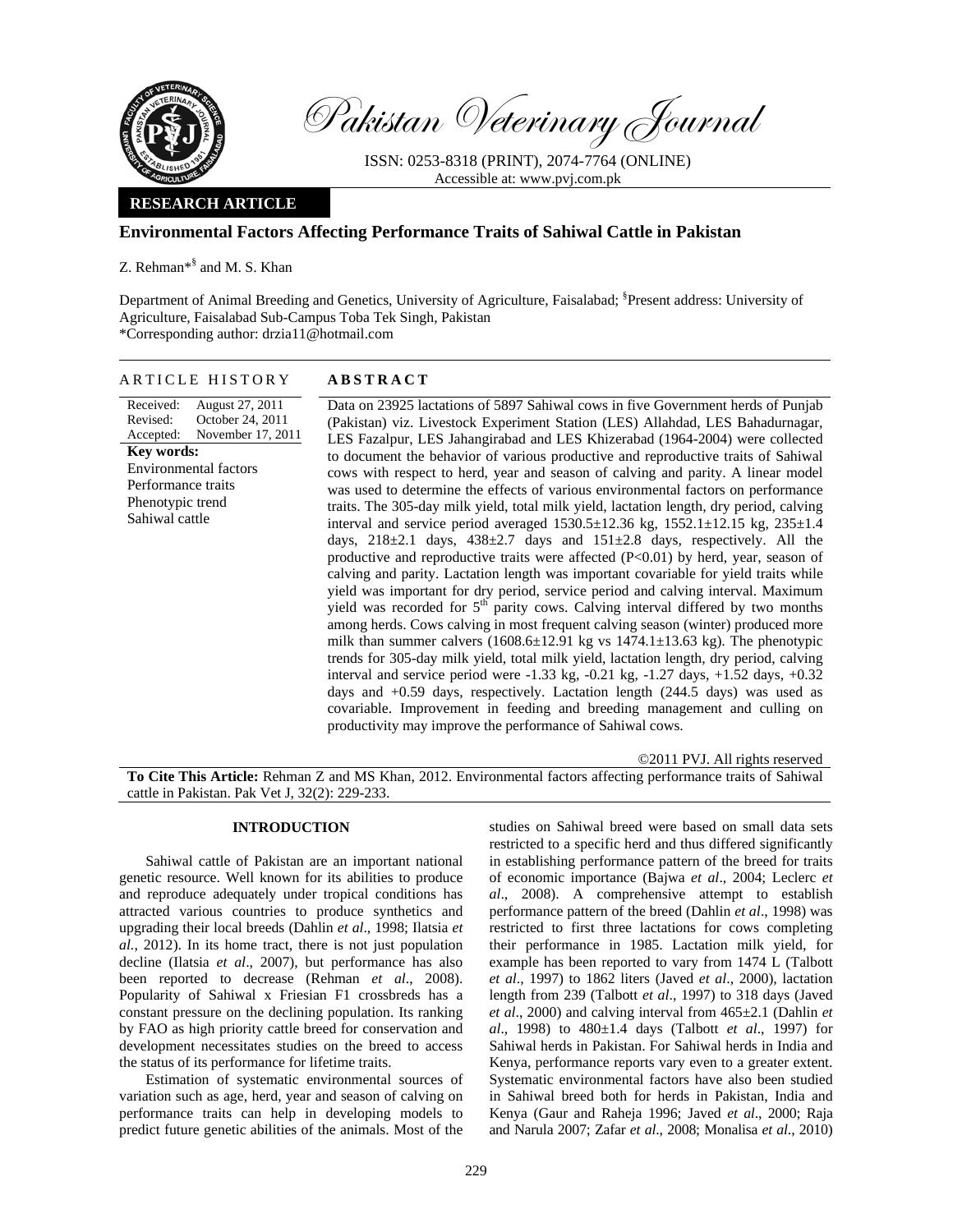but the extent of effect on various performance traits has been quite variable. In Cholistani cattle, the low productive performance was observed while it was at par with those of Sahiwal cattle (Farooq *et al*., 2010). Ilatsia *et al.* (2012) also observed the productive and reproductive performance of local Sahiwal cattle to optimize the breeding strategies in Kenya. Strandberg *et al*. (2009) observed genotype by environment interaction for various fertility traits in UK dairy cattle.

The objective of the present study aimed at establishing the productive and reproductive performance of Sahiwal cattle in Pakistan and to document the behavior of various performance traits with respect to herd, year, season of calving and parity.

# **MATERIALS AND METHODS**

**Source of Data:** Data on performance traits of Sahiwal cattle from five recorded herds i.e. Livestock Experiment Station (LES) Allahdad, LES Bahadurnagar, LES Fazalpur, LES Jahangirabad and LES Khizerabad were collected for this project. The performance traits examined were 305-d milk yield, total milk yield, lactation length, dry period, calving interval and service period of Sahiwal cows.

The data on the various performance traits were analyzed to evaluate the magnitude of various environmental sources of variation. Incomplete lactations for any recorded reason or lactations ending with abortion or other anomaly were not utilized. Lactation records of less than 60 days were not considered in the analysis. In order to eliminate the effect of short dry period on subsequent production, a dry period of less than 30 days were omitted. The records of cows which had aborted or missed a year due to sickness or other reasons were eliminated. Lactation numbers more than 10 were converted into 10. Initially 23925 lactation records of 5897 cows sired by 300 males were available. The structure of data left at the end of the various edits is summarized in Table 1.

The year was divided into winter (December to February), Spring (March to May), Summer (June to August) and Autumn (September to November) seasons. Herd by year interactions and year by seasons could not be fitted because some of the years were not common in herds. Apart from these cross-classified effects, lactation length was fitted as covariable for 305-d and total milk yield while 305-d milk yield was fitted as covariable for dry period, service period and calving interval. Coefficient of determination  $(R^2)$  was generated for all the analyses. Multiple means comparisons were done by Duncan's multiple range tests. Statistical Package for Social Sciences (SPSS, 2004) was used for these analyses.

Following model was used to evaluate the effect of various environmental factors on performance traits.

$$
Y_{ijklm} = \mu + H_i + Y_j + S_k + P_l + b \left( LL_{ijklm} \right) + e_{ijklm}
$$
  
Where,

- $\mu$  = population mean of a particular trait (e.g, 305day milk yield)
- $Y_{ijklm}$  = individual measurement on the trait<br>  $H_i$  = Effect of i<sup>th</sup> herd (I = 1 to 5)
- = Effect of i<sup>th</sup> herd (I = 1 to 5)
- = the effect of j<sup>th</sup> year of calving (j = 1 to 41)  $\overrightarrow{Y_j}$ <br> $S_k$
- = the effect of  $k<sup>th</sup>$  season of calving ( $k = 1$  to 4)

 $P_1$  = effect of lth parity (l= 1 to 10)

- $b(LL<sub>iklm</sub>)$  = linear regression of LL (lactation length) on the trait
- $e<sub>iiklm</sub>$  = the random error associated with each observation assuming zero mean & normal distribution.

### **RESULTS AND DISCUSSION**

**305-day milk yield:** The average 305-d milk yield in the present study was 1530.5±12.36 kg. It was highest (1608.6±12.91 kg) in cows calved during winter and lowest  $(1474.1 \pm 13.63 \text{ kg})$  in summer calvers (Table 3). The across herd performance also varied as cows from LES Allahdad performed comparatively better  $(1757.8\pm15.22 \text{ kg})$ . The phenotypic trend in the 305-day milk yield over the years was -1.33 kg (Fig.1). Across parities, peak was attained in the 5<sup>th</sup> parity and declined thereafter (Table 3). The average 305-d milk yield was similar to previous studies (Bajwa *et al*. 2004; Rehman *et al*., 2008; Ilatsia *et al*., 2012) on Sahiwal cattle. Yet, higher averages 1862.4 to 2083 kg have also been reported (Dongre *et al*., 2011). In Holstein cattle the average 305-d milk yield observed was 1776 kg (Haile *et al*., 2009).

**Total milk yield:** The average total lactation milk yield was 1552.1±12.15 kg. The milk yield across herds was variable (Table 3). It was sensitive to seasonal variation (P<0.01). The phenotypic trend in the trait was similar to 305-d milk yield except that rate of decline was -0.21 kg per year (Fig.1) as compared to -1.33 kg for 305-d milk yield. Highest milk yield (1607.6±14.57 kg) was attained in the 5<sup>th</sup> parity and winter calvers produced (1629 $\pm$ 12.70 kg) better than the cows calving in other seasons (Table 3).

The previously reported almost same lactation milk yield (1474 to 1550 kg) was also confirmed by the findings of present study (Talbott *et al*., 1997; Dahlin *et al*., 1998; Bajwa *et al*., 2004; Ilatsia *et al*., 2012). In Cholistani cattle the total milk yield observed was 1235 litres (Farooq *et al*., 2010). In Holstein cattle the average total milk yield observed was 2055 kg (Haile *et al*., 2009).

However, the higher estimates of milk yield (1662 to 2178 kg) were also reported by Gaur and Raheja (1996) and Javed *et al*. (2000). As lactation length in the present study was much below the standard 305-days, both 305-d yield and total lactation milk yield were expected to behave similarly.

**Lactation length:** On an average the cows produced milk for  $235\pm1.4$  days (Table 3). The differences in lactation length were subtle for herds as compared to season of calving. Highest  $(254\pm 2.5$  days) and lowest  $(197\pm 2.6$ days) lactation length was observed for LES Allahdad and LES Fazilpur, respectively (Table 3). The lactation length ranged from  $226 \pm 2.2$  days in autumn to  $238 \pm 2.1$  days in spring calvers (Table 3). The trait deteriorated over the years at the rate of 1.3 days (Fig.1).

The parity of cow did influence the lactation length (P<0.01). The first five parity cows were having an increasing phenotypic trend in lactation length (2.2 days/lactation). The cows in later parities were having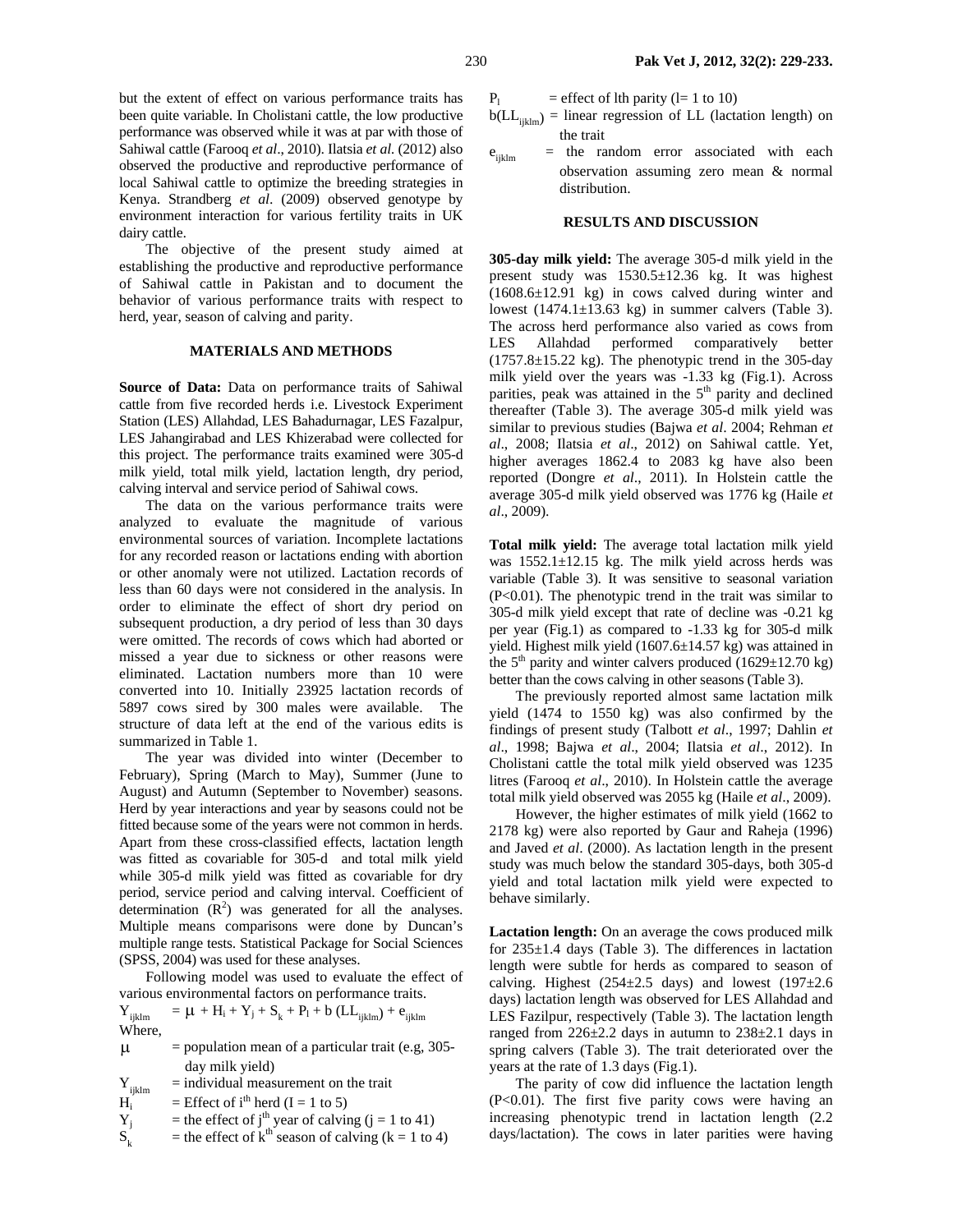Total lactation milk yield







**Table 1:** Percent records removed after applying the edit criteria on all the traits under study<br>
Total records **Contable range** Sr. No. Traits **The Community Total records** Acceptable range **Records** Records

| <u>JI.IV</u> . | .                       | <b>U UGI I CLUI US</b> | <b>ACCEPTADIE TAILEE</b> | ו שכנטו ש |         |     |
|----------------|-------------------------|------------------------|--------------------------|-----------|---------|-----|
|                |                         |                        |                          | Utilized  | Removed | %   |
|                | 305-day milk yield (kg) | 23637                  | $\geq$ kg/day of LL      | 22970     | 667     | 2.8 |
|                | Total milk yield (kg)   | 23764                  | $\geq$ kg/day of LL      | 23049     | 715     | 3.0 |
|                | Lactation length (days) | 23925                  | $\geq 60$                | 23170     | 755     | 3.0 |
|                | Dry period (days)       | 18817                  | $\geq 30$ to $\leq 730$  | 18188     | 629     | 3.3 |
|                | Calving interval (days) | 19003                  | $\geq$ 300 to $\leq$ 900 | 18540     | 473     | 2.4 |
|                | Service period (days)   | 18215                  | $\geq$ 30 to $\leq$ 600  | 17674     | 54 I    | 2.9 |
|                |                         |                        |                          |           |         |     |

LL: Lactation length

**Table 2:** Environmental factors affecting performance traits of Sahiwal cattle

Year of calving

| Sources of     | $305-d$ MY (kg) |                          | Total MY (kg) |                          | Lactation Length (d) |       | Dry period (d) | Calving Interval (d)     | Service period (d) |  |
|----------------|-----------------|--------------------------|---------------|--------------------------|----------------------|-------|----------------|--------------------------|--------------------|--|
| Variation      | df              | F-ratio                  | F-ratio       | df                       | F-ratio              | df    | F-ratio        | F-ratio                  | F-ratio            |  |
| Herd           |                 | 407.5**                  | 323.5**       |                          | 326.5**              |       | 345.9**        | $161.5**$                | 139.2**            |  |
| Year           | 38              | 42.1**                   | 40.3**        | 38                       | 28.2**               | 37    | $10.2**$       | $13.8**$                 | 14.6 <sup>*</sup>  |  |
| Season         |                 | 130.4**                  | 130.8**       |                          | 27.2**               |       | $6.5**$        | $8.7**$                  | $17.3**$           |  |
| Parity         | ۰               | $106.7**$                | 97.6**        |                          | $14.0**$             |       | $10.6**$       | 29.3**                   | 26.7**             |  |
| Lact. length   |                 | 22758.2**                | 29219.3**     | $\overline{\phantom{0}}$ |                      |       |                |                          |                    |  |
| 305-d MY       |                 | $\overline{\phantom{0}}$ |               |                          |                      |       | $1171.2**$     | 382.0**                  | $381.5**$          |  |
| Error          | 22911           | $\overline{\phantom{0}}$ | -             | 22913                    |                      | 18577 |                | $\overline{\phantom{0}}$ |                    |  |
| R <sup>2</sup> | 93.0            | 93.0                     | 93.6          |                          | 93.0                 |       | 78.0           | 94.0                     | 71.0               |  |

 $**$ : Significant (P<0.01), ns: non significant, MY: milk yield, R<sup>2</sup>: coefficient of determination (%)

305-d MY (kg) =  $-25 + 6.24$  lactation length (days); Total MY (kg) =  $-173 + 6.95$  lactation length (days)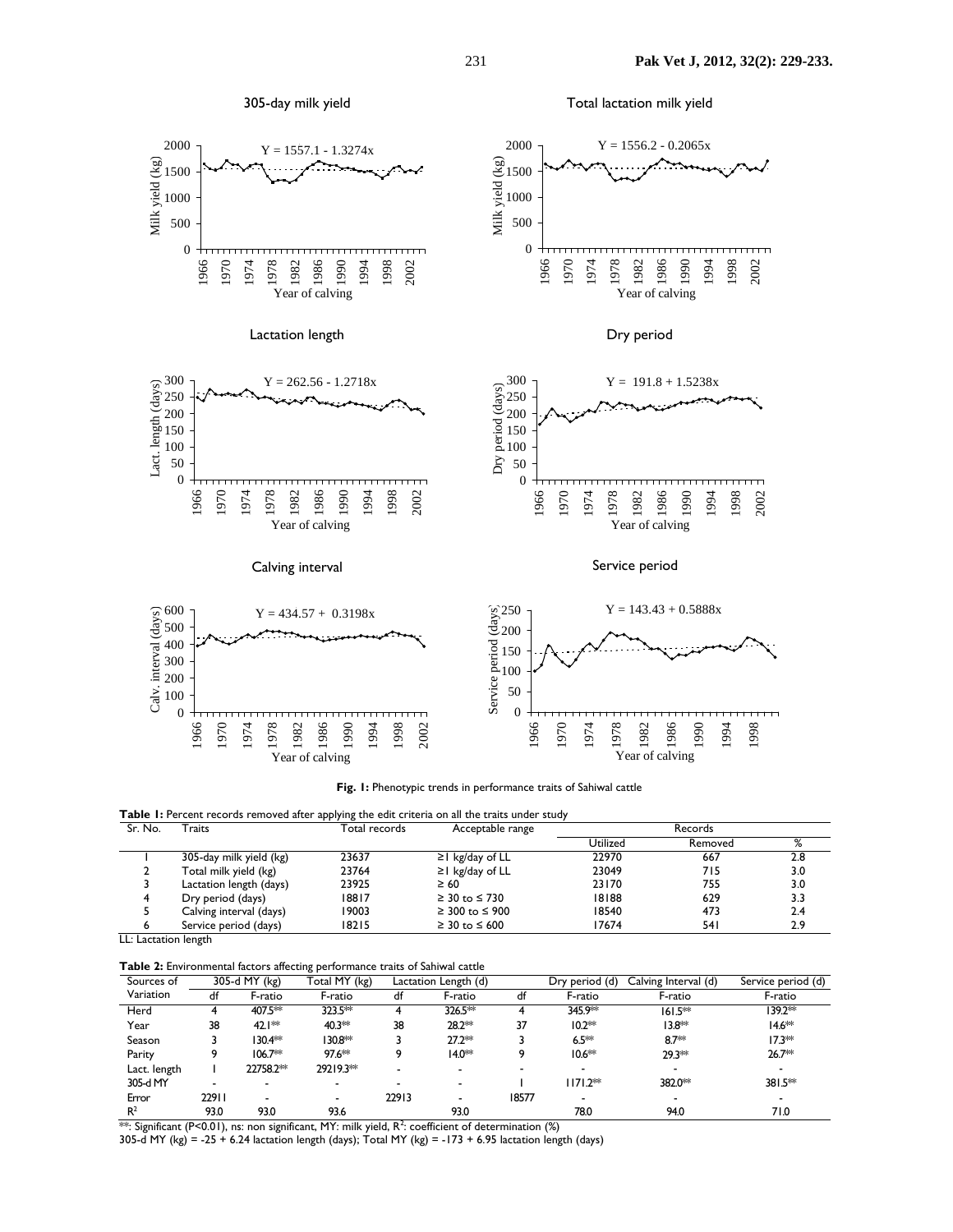**Table 3:** Least square means for performance traits in Sahiwal cattle

| Sources of          | 305-d MY |                                   | Total lact. MY                   | Lactation  |                             | Dry Period |                             | Calving Interva            | Service                    |
|---------------------|----------|-----------------------------------|----------------------------------|------------|-----------------------------|------------|-----------------------------|----------------------------|----------------------------|
| Variation           | (kg)     |                                   | (kg)                             | Length (d) |                             | (d)        |                             | (d)                        | Period (d)                 |
|                     | n        | Mean±SE                           | Mean±SE                          | n          | Mean±SE                     | n          | Mean±SE                     | Mean±SE                    | Mean±SE                    |
| Herd                |          |                                   |                                  |            |                             |            |                             |                            |                            |
| <b>LES Allahdad</b> | 2180     | $1757.8 \pm 15.22$ <sup>d</sup>   | 1754.2±14.98 <sup>e</sup>        | 2180       | $254 \pm 2.5$ <sup>e</sup>  | 1777       | $182 \pm 3.4^a$             | $404 \pm 3.7^a$            | $121 \pm 3.7^a$            |
| LES Bahadurnagar    | 7975     | $1425.4 \pm 12.81$ <sup>c</sup>   | $1463.8 \pm 12.60$ <sup>d</sup>  | 7975       | $253 \pm 2.1$ <sup>d</sup>  | 6384       | $167 \pm 2.3^a$             | $421 \pm 2.9^a$            | $139 \pm 2.9^{\circ}$      |
| <b>LES Fazilpur</b> | 1552     | $1307.5 \pm 16.31^a$              | 1350.9±16.04 <sup>a</sup>        | 1552       | $197 \pm 2.6^a$             | 1051       | $279 \pm 4.2$ <sup>d</sup>  | 439 $\pm$ 4.1 <sup>b</sup> | $137 \pm 5.0^a$            |
| LES Jehangirabad    | 7593     | 1539.2±12.76 <sup>b</sup>         | $1560.8 \pm 12.56^{\circ}$       | 7594       | $223 \pm 2.1^b$             | 6448       | $217 \pm 2.3^b$             | $446\pm2.8$                | $160 \pm 2.8$ <sup>b</sup> |
| LES Khizerabad      | 3667     | 1622.7±14.20c                     | 1630.8±13.96c                    | 3667       | $236 \pm 2.3$ °             | 2972       | $246 \pm 3.0^{\circ}$       | $482 \pm 3.4^{\circ}$      | $196 \pm 3.4$ <sup>c</sup> |
| Season              |          |                                   |                                  |            |                             |            |                             |                            |                            |
| Winter              | 8161     | $1608.6 \pm 12.91$ <sup>c</sup>   | 1629.7±12.70°                    | 8161       | $233 \pm 2.1$ °             | 6681       | $222 \pm 2.4^a$             | $435 \pm 2.9^{ab}$         | $144 \pm 3.0^a$            |
| Spring              | 6321     | $1491.6 \pm 13.20^{ab}$           | $1515.6 \pm 12.98^{\circ}$       | 6322       | $238 \pm 2.1$ <sup>c</sup>  | 5028       | 219±2.5 <sup>b</sup>        | $445 \pm 3.0^{\circ}$      | $158 \pm 3.1$ <sup>c</sup> |
| Summer              | 4443     | $1474.1 \pm 13.63^a$              | $1495.8 \pm 13.41^a$             | 4443       | $234 \pm 2.2^b$             | 3618       | $211 \pm 2.7^{\circ}$       | $439 \pm 3.2^b$            | $154 \pm 3.2^b$            |
| Autumn              | 4042     | $1547.8 \pm 13.75^{\circ}$        | $1567.0 \pm 13.52^b$             | 4042       | $226 \pm 2.2^a$             | 3305       | $221 \pm 2.7$ <sup>ab</sup> | $435 \pm 3.2^a$            | $147 \pm 3.3^a$            |
| Parity              |          |                                   |                                  |            |                             |            |                             |                            |                            |
| st                  | 5495     | 1348.7±12.87 <sup>b</sup>         | $1380.1 \pm 12.65^{\circ}$       | 5495       | $231 \pm 2.1$ ef            | 4812       | $235 \pm 2.2$ <sup>d</sup>  | $468 \pm 2.8$ <sup>b</sup> | 178±2.9 <sup>b</sup>       |
| 2 <sup>nd</sup>     | 4468     | 1495.9±13.27 <sup>d</sup>         | $1520.7 \pm 13.04^d$             | 4469       | $237 \pm 2.1$ <sup>f</sup>  | 3779       | $223 \pm 2.4^{ab}$          | $445 \pm 3.0^a$            | $158 \pm 3.0^a$            |
| 3 <sup>rd</sup>     | 3564     | $1568.0 \pm 13.67$ <sup>ef</sup>  | $1577.9 \pm 13.44^{\circ}$       | 3564       | $241 \pm 2.2$ <sup>f</sup>  | 2952       | $215 \pm 2.6^a$             | $436 \pm 3.1^a$            | $147 \pm 3.2^a$            |
| 4 <sup>th</sup>     | 2851     | $1563.1 \pm 14.15$ <sup>def</sup> | 1582.7±13.92 <sup>ef</sup>       | 2851       | $239 \pm 2.3$ ef            | 2279       | $214 \pm 2.9^a$             | $437 \pm 3.3^a$            | $150 \pm 3.4^a$            |
| 5 <sup>th</sup>     | 2205     | 1591.8±14.82 <sup>f</sup>         | 1607.6±14.57 <sup>f</sup>        | 2205       | $241 \pm 2.4$ <sup>ef</sup> | 1719       | $213 \pm 3.2^a$             | $434 \pm 3.5^a$            | $146 \pm 3.6^a$            |
| 6 <sup>th</sup>     | 1618     | $1572.6 \pm 15.82$ <sup>de</sup>  | $1590.3 \pm 15.56$ <sup>de</sup> | 1618       | $236 \pm 2.6$ <sup>de</sup> | 1257       | 210±3.7 <sup>a</sup>        | $428 \pm 3.9^{\circ}$      | $140±4.0^a$                |
| 7 <sup>th</sup>     | 1174     | $1584.5 \pm 17.14^d$              | $1600.2 \pm 16.86$ <sup>d</sup>  | 1174       | $233 \pm 2.8$ <sup>cd</sup> | 855        | $224 \pm 4.3^{bc}$          | 440±4.5 <sup>a</sup>       | $151 \pm 4.5^a$            |
| 8th                 | 769      | 1557.4±19.39c                     | 1579.6±19.07c                    | 769        | $231 \pm 3.1$ °             | 505        | $213±5.4^{ab}$              | $432 \pm 5.5^a$            | $143 \pm 5.6^a$            |
| 9th                 | 437      | $1554.8 \pm 23.60^{\circ}$        | $1578.5 \pm 23.21^{\circ}$       | 437        | $226 \pm 3.8^b$             | 277        | $215 \pm 7.2^{bc}$          | $429 \pm 7.1$ <sup>a</sup> | $143 \pm 7.2^a$            |
| I Oth               | 386      | 1478.4±24.76 <sup>a</sup>         | $1503.1 \pm 24.35^a$             | 386        | $213±4.0^a$                 | 197        | $218 \pm 8.5^{bc}$          | $437 \pm 8.2^a$            | $150 \pm 8.4^a$            |
| Overall             | 22967    | $1530.5 \pm 12.36$                | $1552.1 \pm 12.15$               | 22968      | $235 \pm 1.4$               | 18632      | $218+2.1$                   | $438 \pm 2.7$              | $151 \pm 2.8$              |

MY: milk yield, n: number of observations, d: days, SE: standard error

abc Means with the different superscripts within column in a parameter are significantly different (P<0.05).

decreasing phenotypic trend in lactation lengths (-0.8 day/lactation). The shortest length of lactation was observed in the tenth parity  $(213\pm4.0 \text{ days})$ .

The same range of lactation length (239-268 days) in Sahiwal cows has previously been reported (Rehman *et al*., 2006; Ilatsia *et al*., 2012). In Cholistani cattle the lactation length observed was 165 days (Farooq *et al*., 2010).

**Dry period:** The dry period averaged  $218\pm8.5$  days (Table 3). Across herd variation was apparent. LES Bahadurnagar had the minimum dry period of  $167\pm2.3$  days. It was closely followed by LES Allahdad (182±3.4 days). LES Jahangirabad, LES Khizerabad and LES Fazilpur averaged 217±2.3, 246±3.0 and 279±4.2 days, respectively. The winter calvers had the highest average (222±2.4 days) while spring calvers had the lowest average  $(211\pm 2.7 \text{ days})$ . The trait decreased with the advancing parity. First calvers had average dry period of 235±2.2 days. The phenotypic trend in dry period was increasing i.e. 1.5 days per year (Fig. 1). The effect of 305-d milk yield was also an important modifying factor in the length of dry period. The high producers had shorter than average dry period (- 0.06±0.001 day decrease/kg milk).

Long dry period has already been reported in Sahiwal cattle (Talbott *et al*., 1997; Rehman *et al*., 2006). In Cholistani cattle the dry period observed was 155 days (Farooq *et al*., 2010).

**Calving interval:** The average calving interval in the present investigation was 438±2.7 days (Table 3). The trait proved to be dependant in its expression on herd, year, season of calving and parity of cow  $(P<0.01)$ . The calving interval of cows calving during spring was the longest  $(445.5\pm3.0$  days) and it was the shortest  $(435\pm3.2$  days) in autumn calvers (Table 3). The management groups (herds) caused the most of variation in the trait. The LES Khizerabad Sahiwals had the longest (482±3.4 days) calving interval while cows from LES Allahdad had the shortest (404±3.7 days) calving interval. The parity of cow also influenced the length of interval between two calvings (P<0.01). The first lactation cows exhibited longer calving intervals (468 $\pm$ 2.8 days) while the cows in 6<sup>th</sup> parity were having somewhat shorter (428±3.9 days) calving interval which again increased in subsequent lactations. There was a slight increasing trend (0.32 days/year) in calving interval of cows calving in different years (Fig. 1).

A reduction in calving interval is desirable to produce more number of calves ultimately improving overall productivity (Dahlin *et al*., 1998). The longer calving interval (428-506 days) in Sahiwal cows have been reported earlier (Javed *et al*., 2000).

**Service period:** The average service period in Sahiwal cows was 151±2.8 days (Table 2). The trait was analysed with fixed effects of herd, year, season and parity of cow with 305-d milk yield as covariable. The trait was effected by all the factors included in the model  $(P<0.01)$ . The seasonal variation in response was evident from the results i.e. cows calving during winter were having comparatively shorter service period (144 $\pm$ 3.0 days) than those calving in other seasons (Table 3). There was a lot of fluctuation in the service period among cows calving during different years (Fig. 1).

Herd with maximum service period (LES Khizerabad) and minimum service period (LES Allahdad) differed by 75 days. The 305-d milk yield affected the trait. High producer cows had longer service period and consequently longer calving interval. Yet, Talbott *et al*. (1997) had reported similar averages for service period in Sahiwal cows. In Cholistani cattle, the service period observed was 121 days (Farooq *et al*., 2010).

**Conclusions:** The performance traits in Sahiwal cows were affected by year and season of calving. Herd differences which represent management differences affected all the traits. Cows calving in winter season